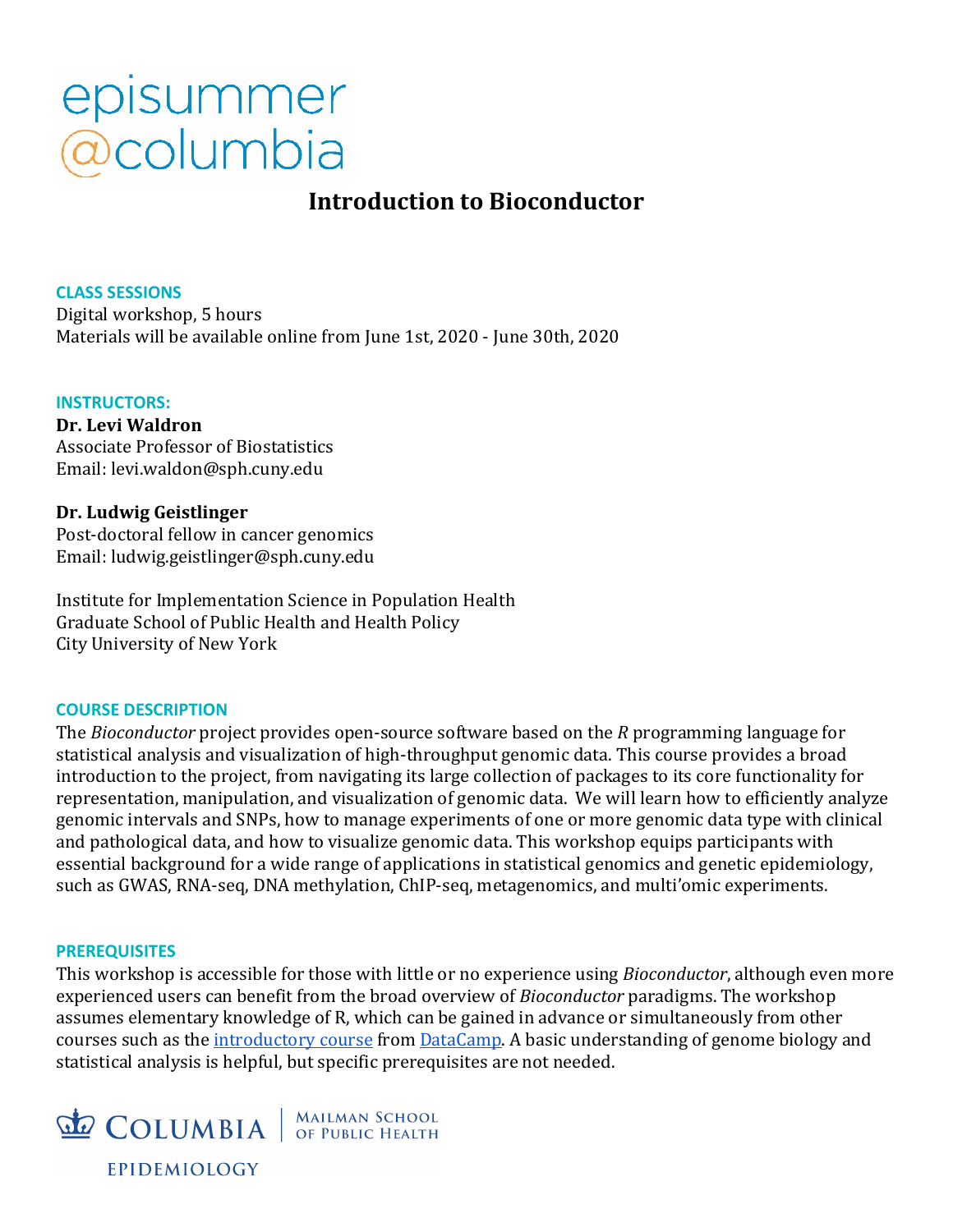## episummer *@columbia*

#### **TECHNICAL REQUIREMENTS**

R and Bioconductor: www.bioconductor.org/install R Studio: https://www.rstudio.com/products/rstudio/download3/

#### **COURSE OBJECTIVES**

#### Part 1: *Bioconductor*

- Find, install, and learn how to use *Bioconductor* packages.
- **•** Import and manipulate genomic files and *Bioconductor* data objects.
- Start an RNA-seq differential expression workflow.

#### Part 2: Data structures for representing 'omics experiments

- Use the ExpressionSet data structure to represent, manipulate, and analyze microarray data
- Use the SummarizedExperiment data structure to represent, manipulate, and analyze RNA-seq data
- $\bullet$  Understand similarities and differences between the two data structures
- Create both data structures from public data resources
- Use the MultiAssayExperiment data structure to coordinate multi'omics experiments

#### Part 3: *GenomicRanges*

- Understand how to apply the \*Ranges infrastructure to solve common bioinformatic challenges in genomic research
- Gain insight into the design principles of the infrastructure and how it is meant to be used
- Learn basics of genomic region algebra and how to carry out intra- and inter-region operations

#### Part 4: *Visualizing genomic data*

- Understand basic principles of the grammar of graphics used in *R*/*Bioconductor*
- Learn how to display heatmaps for genomic data exploration
- Learn how to display genomic data tracks in a genome browser view

#### **DETAILED COURSE OBJECTIVES**

**EPIDEMIOLOGY** 

#### Part 1: *Introduction to Bioconductor*

- Discover, install, and read the vignette of the *DESeq2* package.
- Discover the 'single cell sequencing' vignette
- Import BED and GTF files into *Bioconductor*
- Find regions of overlap between the BED and GTF files.
- Import a matrix and data.frame into *Bioconductor's* SummarizedExperiment object for RNA-Seq differential expression.

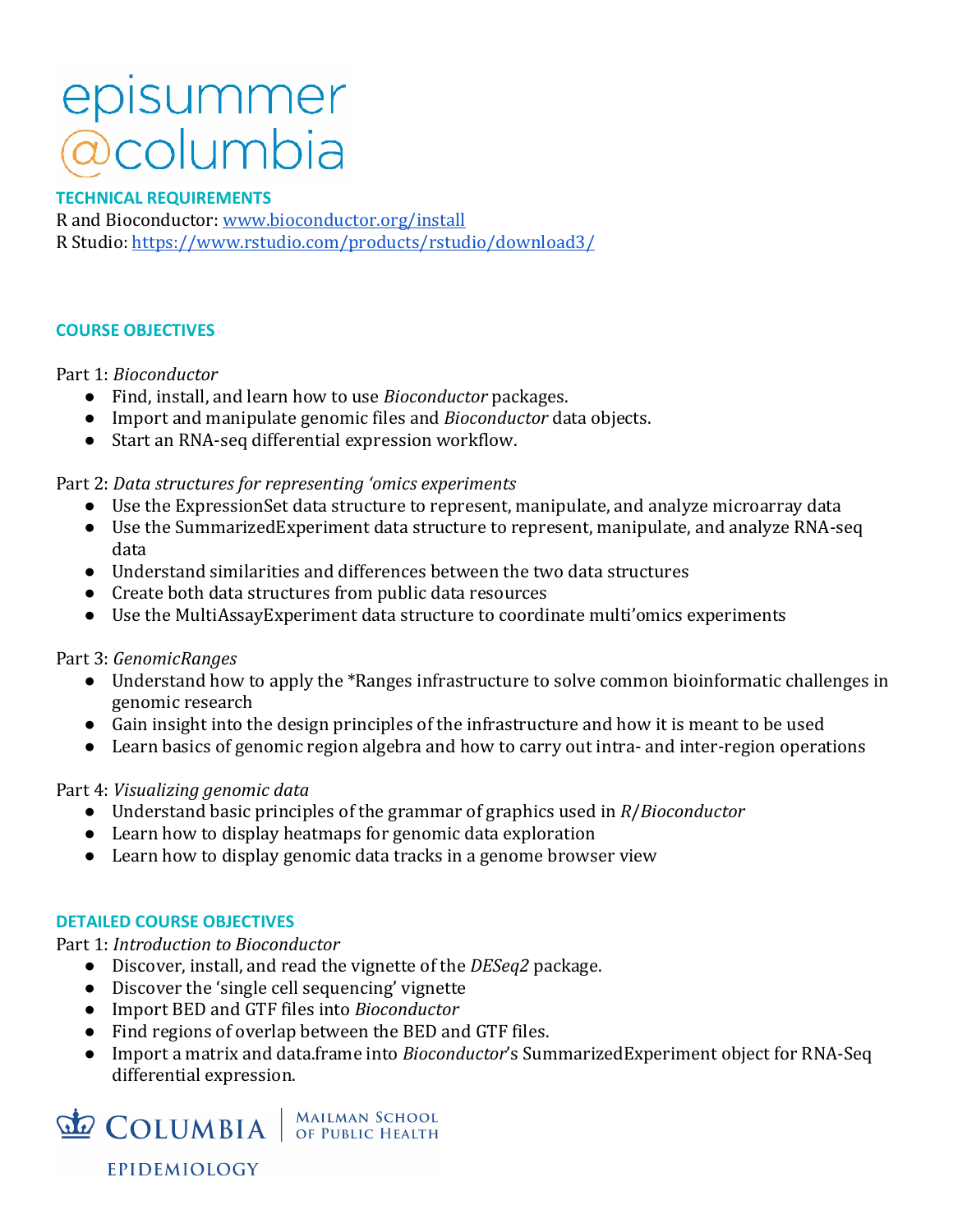### episummer acolumbia

Part 2: Data structures for representing 'omics experiments

- Load, inspect, subset, and manipulate the ExpressionSet from the *ALL* package
- Load, inspect, subset, and manipulate the SummarizedExperiment from the *airway* package
- Understand similarities between *exprs, pData, fData* (ExpressionSet) and *assay, colData, rowData* (SummarizedExperiment)
- Understand the extended design of the SummarizedExperiment for dealing with big data and genomic ranges
- Create an ExpressionSet using the *GEOquery* package
- Create a SummarizedExperiment using the *recount* package
- Create and manipulate a MultiAssayExperiment

#### Part 3: *GenomicRanges*

- Understand *S4Vectors*, *IRanges*, and *GRanges*
- Use *GRanges* to represent, manipulate, and analyze genomic ranges
- Use the ranges algebra to carry out basic operations on genomic ranges
- Find overlaps between genomic ranges

#### Part 4: *Visualizing genomic data*

- Understand basic principles of plotting with *base R* and *ggplot2*
- Use the *ComplexHeatmap* package for displaying a differential expression setup
- Use the *Gviz* package to display genomic data tracks from UCSC

#### **COURSE SCHEDULE**

| Activity | Time |
|----------|------|
|          |      |

| Introduction to <i>Bioconductor</i> | 75m |
|-------------------------------------|-----|
| - Project history                   |     |
| - Discovering and using<br>packages |     |
| - Working with objects              |     |

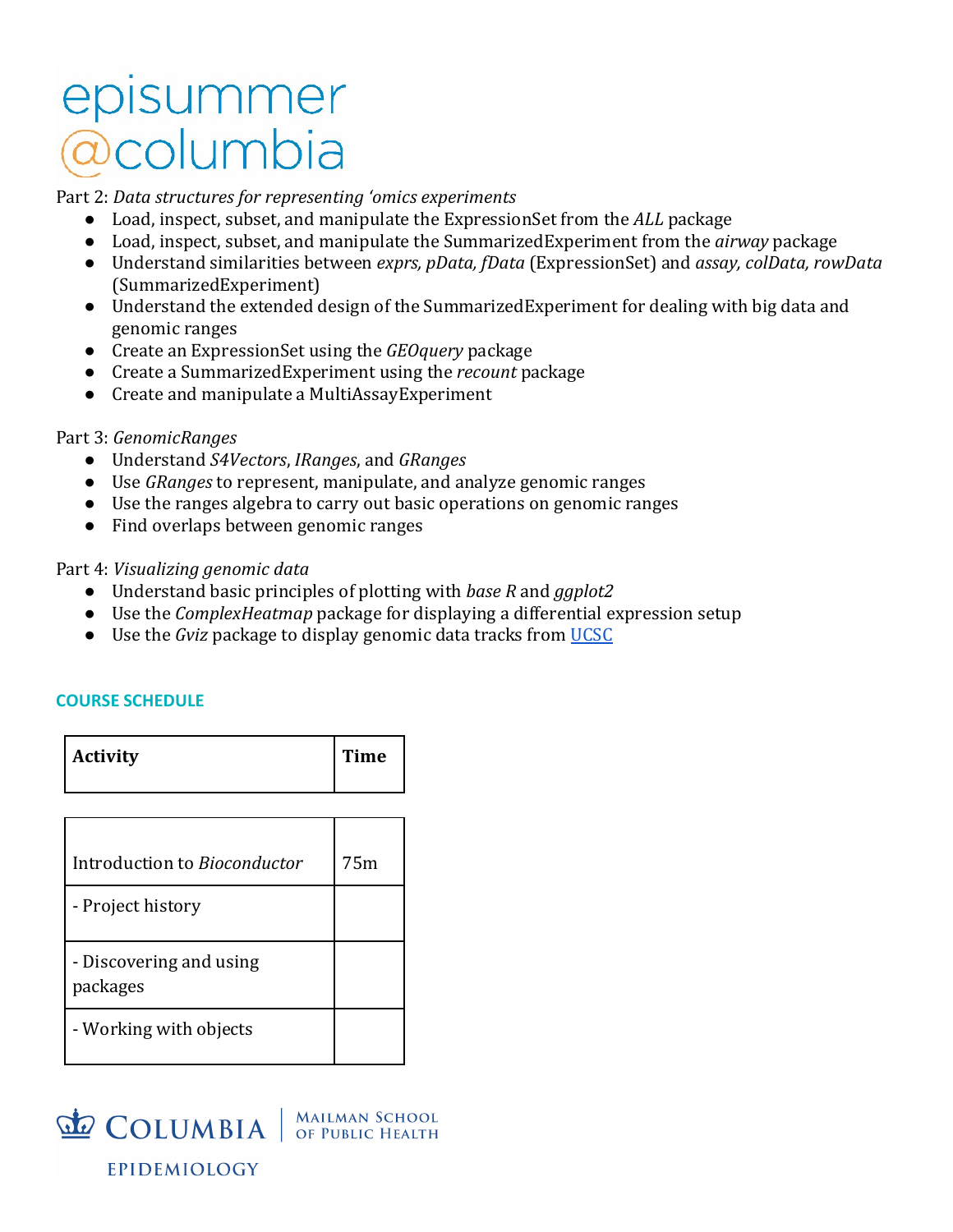## episummer<br>@columbia

- Exercises

| ExpressionSet /<br>SummarizedExperiment | 75m |
|-----------------------------------------|-----|
| - ExpressionSet                         |     |
| - SummarizedExperiment                  |     |
| - Similarities & differences            |     |
| - Construction from public data         |     |
| - Exercises                             |     |

| <b>Genomic Ranges</b>         | 75m |
|-------------------------------|-----|
| - S4Vectors, IRanges, GRanges |     |
| - Ranges algebra              |     |
| - Basic operations            |     |
| - Finding overlaps            |     |
| - Exercises                   |     |

| Visualizing genomic data | 75m |
|--------------------------|-----|
|--------------------------|-----|